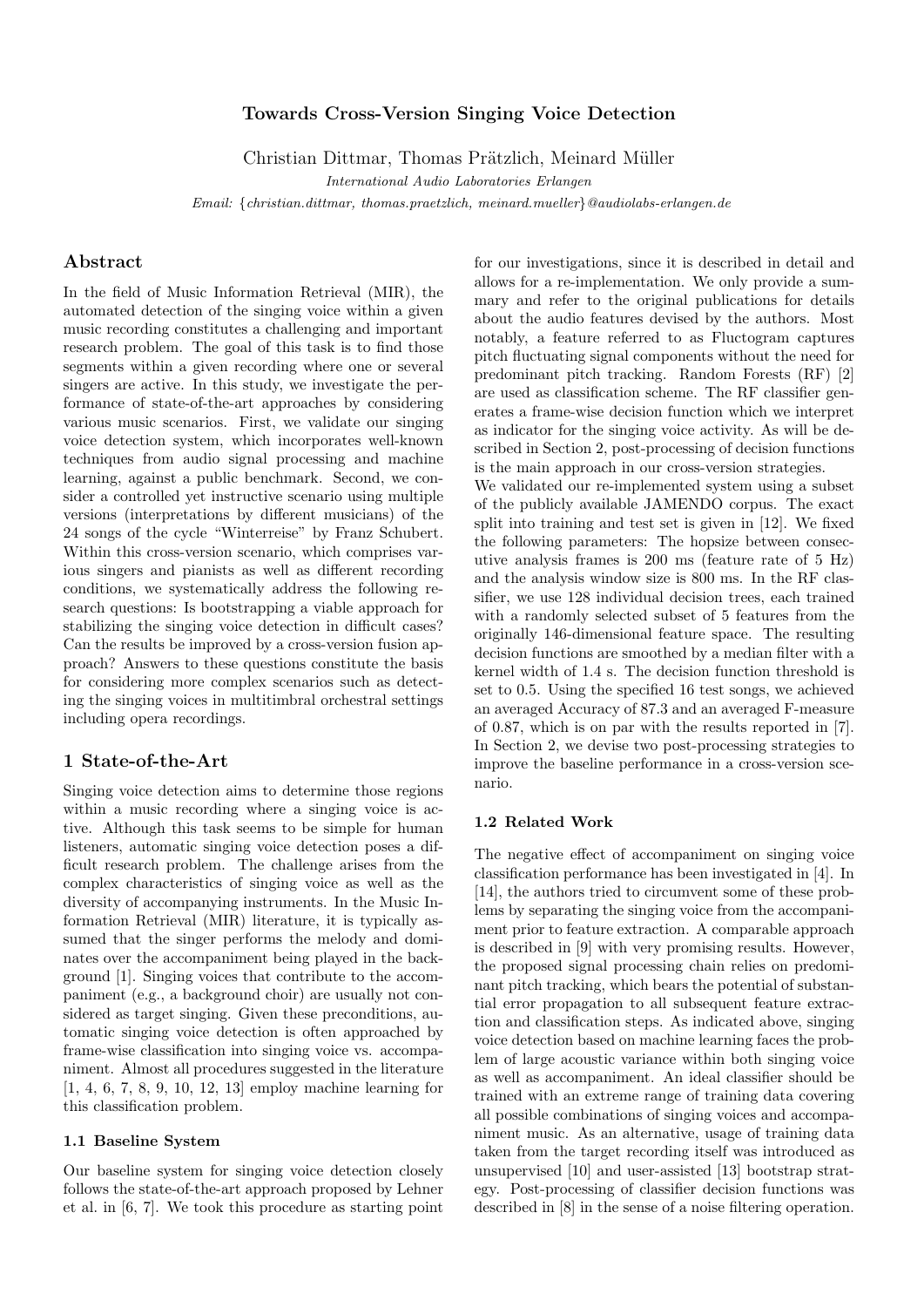

Figure 1: Illustration of the cross-version post-processing strategies as described in Section 2.2 and Section 2.3. The curves and annotations are based on an excerpt corresponding to the first 33 measures of the song "Wasserflut" (No. 06) from the "Winterreise" song cycle. For each case, the decision functions of the baseline (blue thin curve) and bootstrap (red bold curve) classifier are shown. The colored time-lines below the decision curves show the automatically detected singing voice activity (red segments) vs. the ground truth (black segments). (a): Performance by the singer Allen. (b): Performance by the singer Oliemans. Since this recording is performed at a slower tempo than (a), the 33 measures cover a longer time-span. (c): Cross-version results based on four performances (including Allen and Oliemans) after temporal alignment to a common, measure-based time axis and subsequent averaging across the individual decision functions. The improved congruence of the classification to the ground truth becomes especially evident in comparison to (b).

# 2 Case-Study in a Cross-Version Scenario

As our main contribution, we introduce two postprocessing strategies that improve upon the singing voice detection capabilities of the baseline system in this section. We briefly discuss our test corpus which allows us to investigate into the peculiarities of a cross-version scenario. We will keep the explanations mostly on the conceptual level and refer to Figure 1 for an illustration of the main ideas.

### 2.1 Data

"Winterreise" (D. 911, published as Op. 89 in 1828) is a song cycle for voice and piano by the composer Franz Schubert from the Romantic era. The cycle, which is based on a setting of 24 poems (numbers) by Wilhelm Müller, was originally written for tenor voice but is frequently transposed to suit other voices as well. In our experiments, we use four different performances referenced by the respective vocalist (Allan, Oliemans, Quasthoff, Trekel). For evaluation purposes, we generated reference annotations of the singing voice activity in these pieces. This was achieved automatically by transferring singing voice activity information from a reference MIDI version of each number to the corresponding audio recording using music synchronization techniques [3]. This procedure also yields an alignment of all performances based on the measure grid of the MIDI version. In comparison to other data sets (e.g., JAMENDO), our test corpus consists of homogeneous musical material. All numbers in the four versions have instrumental piano accompaniment and male singers. Initial singing voice detection experiments yielded F-Measures around 0.95 in a leaveone-out cross-validation, i.e., taking one particular number as test item and training with the remaining songs. This upper bound can not be reached if the RF is trained with other training data (see Section 3).

#### 2.2 Bootstrap Training

Inspired by the bootstrapping ideas in [10, 13], we propose to perform a second, specifically trained RF classification subsequent to the initial singing voice detection stage. The rationale is to create an automatically adapted classifier model that is trained with features taken from the current recording under analysis. In practice, no training assignment to ground truth classes is available. Thus, a central question is how to discern the extracted feature vectors into a training set for singing voice vs. a training set accompaniment? Our idea is to base this assignment on the shape of the decision function generated by the initial RF classifier. Looking at the course of this decision function, we see some extreme values in those frames where the observed features match closely to the classifier model reflecting the initial training data. However, the shape is far from being ideal, as many values reside in the middle of the range of values, where an assignment to either side is questionable. If we now select two subsets of the feature vectors, each corresponding to an upper and lower fraction (e.g., 20%) of the range of decision function values, we can use these to train a small RF classifier adapted to the feature space spanned by the recording under analysis. The new deci-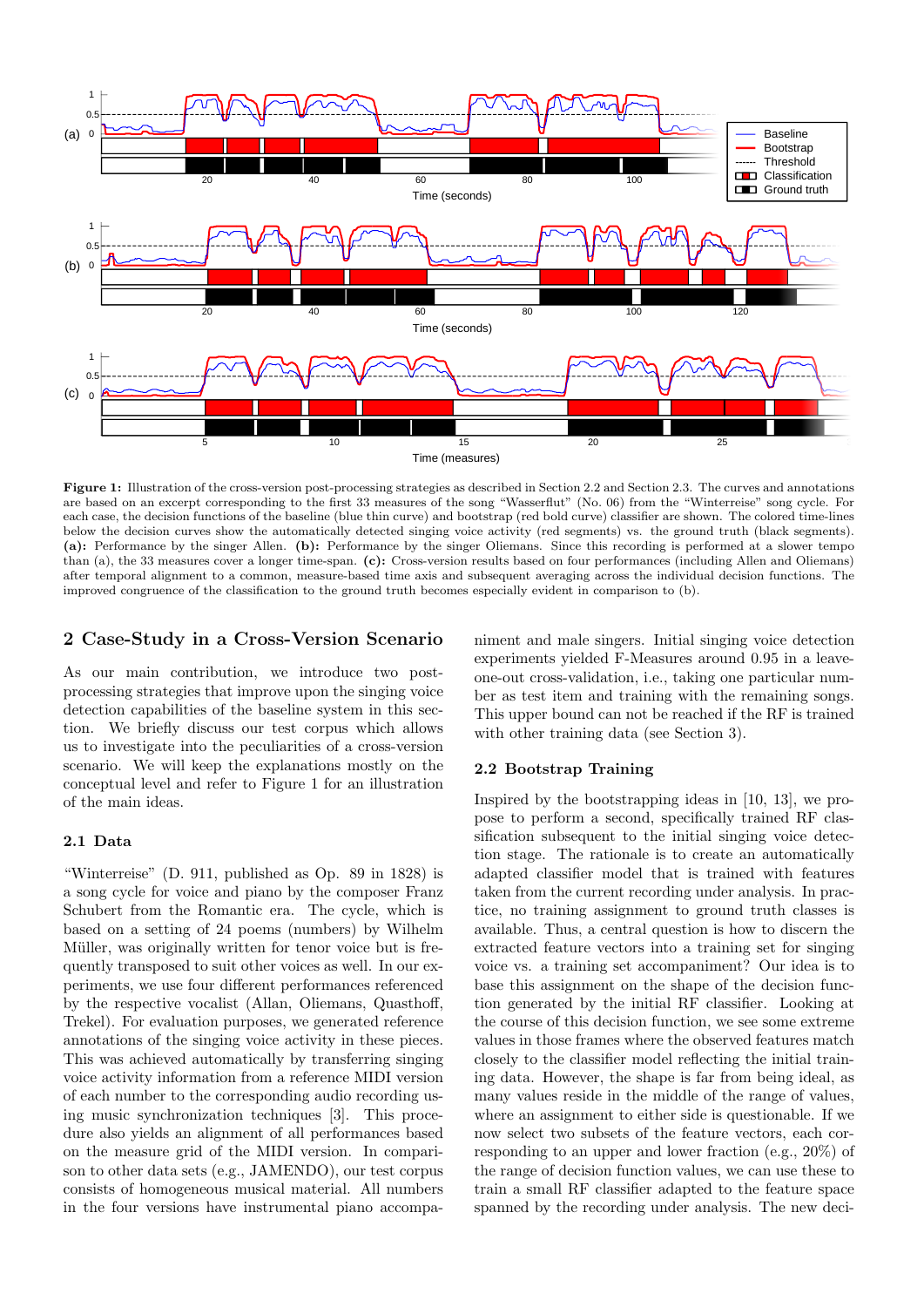

Figure 2: The average F-measures obtained in two different training scenarios and four different cross-version post-processing scenarios. (a): Results obtained by training the initial classifier with popular music recordings. (b): Results obtained by training the initial classifier with both popular music and classical opera recordings.

sion functions generated by classifying the current song with the adapted classifier tend to be more binary. Figure 1 illustrates this concept by overlaying the decision functions of the baseline system (blue thin curve) with the bootstrap decision functions (red bold curve). It can clearly be seen that the bootstrap decision functions behave less fuzzy.

#### 2.3 Cross-Version Fusion

In [5], Konz et al. introduced the intuitive yet effective idea to exploit the availability of different recordings of the same piece of music for stabilizing automatic chord recognition results. We now pursue the same idea in order to perform a late fusion of decision functions obtained from singing voice detection in each individual version of the musical number in our test corpus. This is achieved by resampling the functions to a version-independent representation with a musical time axis given in measures (resp. sub-divisions thereof) instead of seconds. To this end, we us the measure annotations of the audio recordings (see Section 2.1). For the actual fusion, we use the most straightforward approach and just take the arithmetic mean of the decision values from the aligned decision functions. We expect to compensate for noise in the individual decision functions by averaging. Figure  $1(c)$ illustrates the result of this operation by overlaying the fused decision function derived from baseline classification (blue thin curve) with the fused decision function derived from bootstrap training (red bold curves). It can be seen that the averaging leads to a more stable decision function. An automatic classification obtained by comparing the decision function against the decision threshold (dashed black line) shows improved agreement to the ground truth segmentation (black rectangles) in comparison to Figure 1(a) and 1(b).

### 3 Experiments

The diagrams in Figure 2 illustrate the benefits of applying bootstrap training and cross-version fusion. The bar plots show the average, frame-wise F-measures obtained under varying combinations of classifier training and post-processing strategies. The vertical axis is zoomed in to magnify the F-measure range between 0.4 and 1.0 for better visibility. Bias refers to the performance achievable by just assigning each frame of one test recording to the singing voice class. It can be seen that the resulting F-measures are already quite high, thus indicating that singing is the more frequent class in our test recordings. Baseline Results refers to the results obtained by the baseline singing voice detection system as described in Section 1.1. Bootstrap Training refers to the results obtained by a second classification run using an adapted RF classifier trained using the bootstrapping strategy as described in 2.2. Cross-version Fusion refers to the results of fusing the initial decision functions of all available versions of each test recording as described in Section 2.3. Finally, Bootstrap Fusion refers to the results obtained by combining both the bootstrap classification based on training with the individual test recordings and the cross-version fusion of the resulting decision functions. Besides showing the average results over all 24 songs, we also present a well-behaved example (Number 02) and an ill-behaved example (Number 07) which yield the best resp. worst F-measures in the bootstrap fusion scenario.

The results in Figure 2(a) were obtained by training the initial RF classifier with a combined data set comprising both the JAMENDO [12] and RWC [9] subsets that are annotated for singing voice. Both corpora are dominated by recordings of popular music. The resulting data set drastically differs from the music content in our test corpus, consisting of the "Winterreise" songs. This leads to substandard singing voice detection performance close to random guessing. Interestingly, even with such an unreliable initial estimate for the frames that likely contain singing voice, the strategy of bootstrap training leads to a substantial performance gain, surpassing the bias results. In contrast, cross-version fusion of the unreliable initial decision functions does not improve the result at all. The combination of both bootstrap training and cross-version fusion of the decision functions delivers the best results in this training scenario.

The results in Figure 2(b) are obtained when complementing the initial training data with recordings of classical opera. Specifically, we used all numbers from Karl Maria von Weber's Singspiel "Der Freischütz" [11] in a 1973 studio recording conducted by Carlos Kleiber. As can be seen from the F-measure of the baseline RF classifier, this additional training data gives a considerable performance boost. This is a bit surprising, since the instrumental parts of this opera are played by a symphony orchestra, whereas the instrumental parts in our test corpus are solely played by piano. However, the vibrato heavy singing style seems to be very similar in the Weber opera and the Schubert songs. The remaining